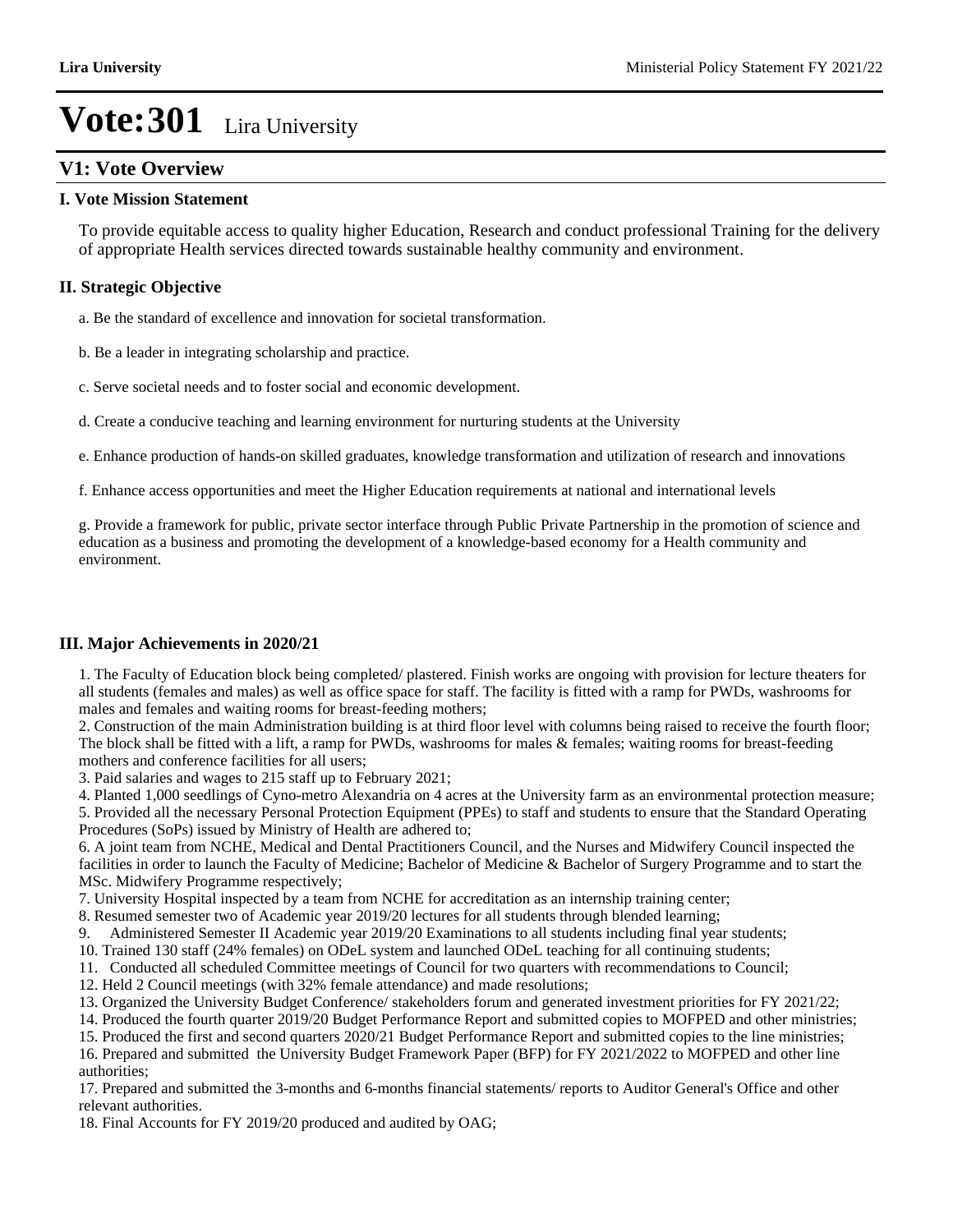#### **IV. Medium Term Plans**

1) Construct an all-inclusive modern Library complex within campus accessible by all the users to facilitate research and development;

2) Expand the University Teaching Hospital for all-inclusive and specialized training and other health services;

3) Provide a decent student housing/ accommodation within campus for both male and female students;

4) Construct Faculty of Agriculture block for accessible and all-inclusive lecture theaters and laboratories;

5) Construct Faculty of Science block for accessible and all-inclusive lecture theaters and laboratories;

6) Construct the Faculty of Management Sciences for adequate lecture space and offices for students and staff;

7) Construct all-inclusive Hospital staff quarters adjacent to the Teaching Hospital and accessible by all medical staff including medical interns;

8) Fence the University premises for safety and security;

9) Establish Income Generating Projects/ activities to augment the available resources;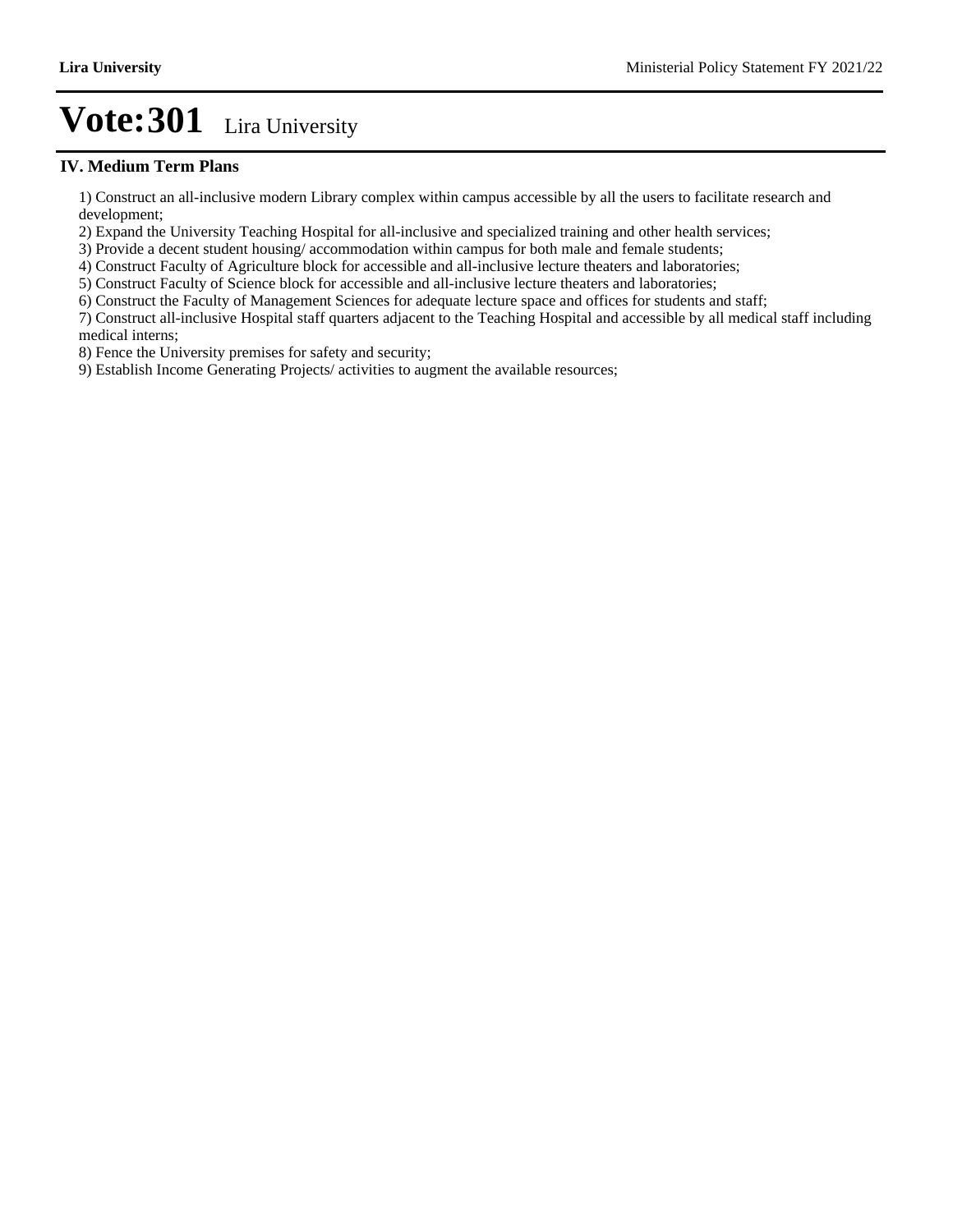### **V. Snapshot Of Medium Term Budget Allocations**

**Table 5.1: Overview of Vote Expenditures (UShs Billion)**

|                  |                                                      |                    | 2020/21       |                                           |         | <b>MTEF Budget Projections</b> |         |         |         |
|------------------|------------------------------------------------------|--------------------|---------------|-------------------------------------------|---------|--------------------------------|---------|---------|---------|
|                  |                                                      | 2019/20<br>Outturn | <b>Budget</b> | <b>Approved Expenditure</b><br>by End Dec | 2021/22 | 2022/23                        | 2023/24 | 2024/25 | 2025/26 |
| <b>Recurrent</b> | Wage                                                 | 10.909             | 15.246        | 6.007                                     | 15.246  | 16.009                         | 16.009  | 16.009  | 16.009  |
|                  | Non Wage                                             | 7.404              | 7.262         | 2.468                                     | 7.262   | 7.262                          | 7.262   | 7.262   | 7.262   |
| Devt.            | GoU                                                  | 1.800              | 5.300         | 2.211                                     | 5.300   | 5.300                          | 5.300   | 5.300   | 5.300   |
|                  | Ext. Fin.                                            | 0.000              | 0.000         | 0.000                                     | 0.000   | 0.000                          | 0.000   | 0.000   | 0.000   |
|                  | <b>GoU</b> Total                                     | 20.113             | 27.808        | 10.686                                    | 27.808  | 28.570                         | 28.570  | 28.570  | 28.570  |
|                  | <b>Total GoU+Ext Fin (MTEF)</b>                      | 20.113             | 27.808        | 10.686                                    | 27.808  | 28.570                         | 28.570  | 28.570  | 28.570  |
|                  | <b>Arrears</b>                                       | 0.000              | 0.004         | 0.004                                     | 0.751   | 0.000                          | 0.000   | 0.000   | 0.000   |
|                  | <b>Total Budget</b>                                  | 20.113             | 27.812        | 10.690                                    | 28.559  | 28.570                         | 28.570  | 28.570  | 28.570  |
|                  | <b>A.I.A Total</b>                                   | 0.000              | 0.000         | 0.000                                     | 0.000   | 0.000                          | 0.000   | 0.000   | 0.000   |
|                  | <b>Grand Total</b>                                   | 20.113             | 27.812        | 10.690                                    | 28.559  | 28.570                         | 28.570  | 28.570  | 28.570  |
|                  | <b>Total Vote Budget</b><br><b>Excluding Arrears</b> | 20.113             | 27.808        | 10.686                                    | 27.808  | 28.570                         | 28.570  | 28.570  | 28.570  |

### **Table 5.2: Budget Allocation by Programme (UShs Billion)**

|                                 | 2021/22 Draft Estimates |          |              |  |  |
|---------------------------------|-------------------------|----------|--------------|--|--|
| <b>Billion Uganda Shillings</b> | GoU                     | Ext. Fin | <b>Total</b> |  |  |
| Human Capital Development       | 27.808                  | 0.000    | 27.808       |  |  |
| <b>Grand Total:</b>             | 28.559                  | 0.000    | 28.559       |  |  |
| <b>Total excluding Arrears</b>  | 27,808                  | 0.000    | 27.808       |  |  |

### **VI. Budget By Economic Clasification**

**Table V6.1 2020/21 and 2021/22 Budget Allocations by Item**

|                                       |        | 2020/21 Approved Budget |            |              |        | 2021/22 Draft Estimates |              |
|---------------------------------------|--------|-------------------------|------------|--------------|--------|-------------------------|--------------|
| Billion Uganda Shillings              | GoU    | Ext. Fin                | <b>AIA</b> | <b>Total</b> | GoU    | Ext. Fin                | <b>Total</b> |
| <b>Output Class: Outputs Provided</b> | 22.421 | 0.000                   | 0.000      | 22.421       | 22.421 | 0.000                   | 22.421       |
| 211 Wages and Salaries                | 16.593 | 0.000                   | 0.000      | 16.593       | 16.733 | 0.000                   | 16.733       |
| 212 Social Contributions              | 1.525  | 0.000                   | 0.000      | 1.525        | 1.289  | 0.000                   | 1.289        |
| 213 Other Employee Costs              | 0.586  | 0.000                   | 0.000      | 0.586        | 0.595  | 0.000                   | 0.595        |
| 221 General Expenses                  | 1.760  | 0.000                   | 0.000      | 1.760        | 1.640  | 0.000                   | 1.640        |
| 222 Communications                    | 0.161  | 0.000                   | 0.000      | 0.161        | 0.163  | 0.000                   | 0.163        |
| 223 Utility and Property Expenses     | 0.199  | 0.000                   | 0.000      | 0.199        | 0.239  | 0.000                   | 0.239        |
| 224 Supplies and Services             | 0.332  | 0.000                   | 0.000      | 0.332        | 0.321  | 0.000                   | 0.321        |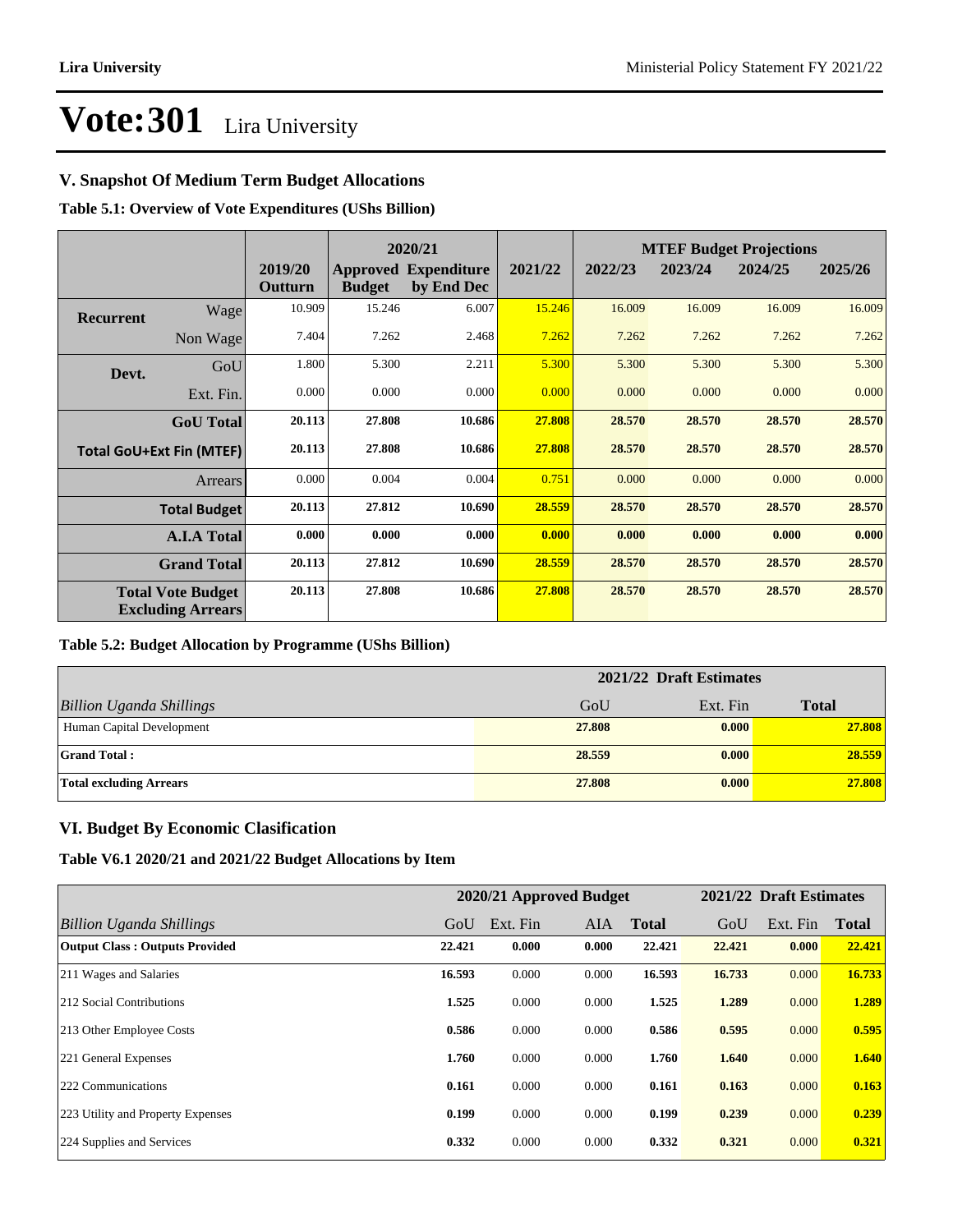| 225 Professional Services              | 0.058  | 0.000 | 0.000 | 0.058  | 0.090  | 0.000 | 0.090  |
|----------------------------------------|--------|-------|-------|--------|--------|-------|--------|
| 226 Insurances and Licenses            | 0.071  | 0.000 | 0.000 | 0.071  | 0.061  | 0.000 | 0.061  |
| 227 Travel and Transport               | 0.682  | 0.000 | 0.000 | 0.682  | 0.731  | 0.000 | 0.731  |
| 228 Maintenance                        | 0.427  | 0.000 | 0.000 | 0.427  | 0.431  | 0.000 | 0.431  |
| 273 Employer social benefits           | 0.003  | 0.000 | 0.000 | 0.003  | 0.005  | 0.000 | 0.005  |
| 282 Miscellaneous Other Expenses       | 0.023  | 0.000 | 0.000 | 0.023  | 0.123  | 0.000 | 0.123  |
| <b>Output Class: Outputs Funded</b>    | 0.087  | 0.000 | 0.000 | 0.087  | 0.087  | 0.000 | 0.087  |
| 263 To other general government units  | 0.087  | 0.000 | 0.000 | 0.087  | 0.087  | 0.000 | 0.087  |
| <b>Output Class: Capital Purchases</b> | 5.300  | 0.000 | 0.000 | 5.300  | 5.300  | 0.000 | 5.300  |
| 312 FIXED ASSETS                       | 5.300  | 0.000 | 0.000 | 5.300  | 5.300  | 0.000 | 5.300  |
| <b>Output Class: Arrears</b>           | 0.004  | 0.000 | 0.000 | 0.004  | 0.751  | 0.000 | 0.751  |
| 321 DOMESTIC                           | 0.004  | 0.000 | 0.000 | 0.004  | 0.751  | 0.000 | 0.751  |
| <b>Grand Total:</b>                    | 27.812 | 0.000 | 0.000 | 27.812 | 28.559 | 0.000 | 28.559 |
| <b>Total excluding Arrears</b>         | 27.808 | 0.000 | 0.000 | 27.808 | 27.808 | 0.000 | 27.808 |

## VII. Budget By Sub-Subprogramme, Department And Project

### **Table V7.1: Past Expenditure Outturns and Medium Term Projections by Sub-SubProgramme,Department and Project**

| Billion Uganda shillings                                             |                       | FY 2020/21                |                                   |                                             | <b>Medium Term Projections</b> |         |         |         |
|----------------------------------------------------------------------|-----------------------|---------------------------|-----------------------------------|---------------------------------------------|--------------------------------|---------|---------|---------|
|                                                                      | FY 2019/20<br>Outturn | Approved<br><b>Budget</b> | <b>Spent By</b><br><b>End Dec</b> | 2021-22<br><b>Proposed</b><br><b>Budget</b> | 2022-23                        | 2023-24 | 2024-25 | 2025-26 |
| <b>13 Support Services Programme</b>                                 | 13.859                | 15.575                    | 6.016                             | 16.276                                      | 15.735                         | 15.735  | 15.735  | 15.735  |
| 01 Central Administration                                            | 8.529                 | 6.563                     | 2.780                             | 7.363                                       | 6.840                          | 6.840   | 6.840   | 6.840   |
| 02 Academic Affairs Programme                                        | 1.396                 | 1.677                     | 0.538                             | 1.677                                       | 1.677                          | 1.677   | 1.677   | 1.677   |
| 04 Student Affairs Programme                                         | 0.853                 | 0.857                     | 0.124                             | 0.857                                       | 0.857                          | 0.857   | 0.857   | 0.857   |
| 09 Projects                                                          | 0.604                 | 0.416                     | 0.126                             | 0.300                                       | 0.300                          | 0.300   | 0.300   | 0.300   |
| 11 Clinical Services                                                 | 0.676                 | 0.762                     | 0.238                             | 0.762                                       | 0.762                          | 0.762   | 0.762   | 0.762   |
| 1414 Support to Lira University<br><b>Infrastructure Development</b> | 1.800                 | 5.000                     | 2.209                             | 4.667                                       | 4.650                          | 4.650   | 4.650   | 4.650   |
| 1464 Institutional Support to Lira University<br>- Retooling         | 0.000                 | 0.300                     | 0.002                             | 0.650                                       | 0.650                          | 0.650   | 0.650   | 0.650   |
| <b>14 Delivery of Tertiary Education</b><br>Programme                | 6.254                 | 12.238                    | 4.674                             | 12.283                                      | 12.835                         | 12.835  | 12.835  | 12.835  |
| 06 Faculty of Health Science                                         | 4.330                 | 6.763                     | 3.034                             | 6.808                                       | 7.360                          | 7.360   | 7.360   | 7.360   |
| 07 Faculty of Management Sciences<br>Programme                       | 1.673                 | 1.896                     | 0.743                             | 1.896                                       | 1.896                          | 1.896   | 1.896   | 1.896   |
| 10 Faculty of Education                                              | 0.251                 | 1.580                     | 0.406                             | 1.580                                       | 1.580                          | 1.580   | 1.580   | 1.580   |
| 11 Clinical Services                                                 | 0.000                 | 1.998                     | 0.491                             | 1.998                                       | 1.998                          | 1.998   | 1.998   | 1.998   |
| <b>Total for the Vote</b>                                            | 20.113                | 27.812                    | 10.690                            | 28.559                                      | 28.570                         | 28.570  | 28.570  | 28.570  |
| <b>Total Excluding Arrears</b>                                       | 20.113                | 27.808                    | 10.686                            | 27.808                                      | 28.570                         | 28.570  | 28.570  | 28.570  |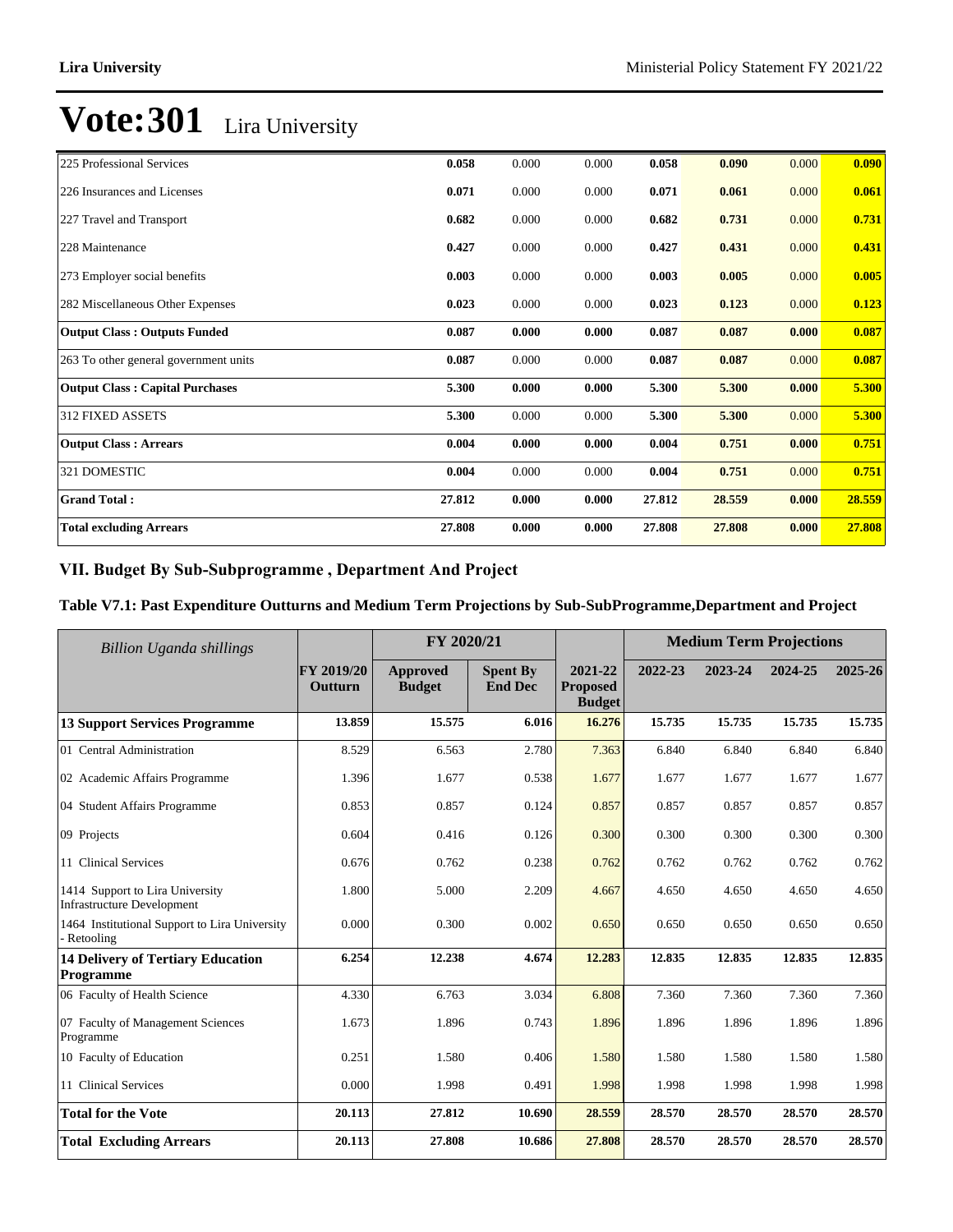## **VIII. Sub-SubProgramme Performance and Medium Term Plans**

#### **Table V8.1: Sub-SubProgramme Outcome and Outcome Indicators**

|                                                                                                         | <b>Sub-SubProgramme:</b> 13 Support Services Programme                                                                                                    |                 |                  |                            |            |            |  |  |  |
|---------------------------------------------------------------------------------------------------------|-----------------------------------------------------------------------------------------------------------------------------------------------------------|-----------------|------------------|----------------------------|------------|------------|--|--|--|
| Objective:                                                                                              | To coordinate and manage the day to day affairs of the University including oversight roles for effective<br>implementation of all University programmes. |                 |                  |                            |            |            |  |  |  |
| <b>Responsible Officer:</b>                                                                             | Mr. Augustine Oyang-Atubo, University Secretary.                                                                                                          |                 |                  |                            |            |            |  |  |  |
| <b>Outcome:</b>                                                                                         | An efficient and effective institution                                                                                                                    |                 |                  |                            |            |            |  |  |  |
|                                                                                                         | 1. Improved resource utilization and accountability                                                                                                       |                 |                  |                            |            |            |  |  |  |
|                                                                                                         |                                                                                                                                                           |                 |                  | <b>Performance Targets</b> |            |            |  |  |  |
|                                                                                                         | <b>Outcome Indicators</b>                                                                                                                                 |                 |                  | 2021/22                    | 2022/23    | 2023/24    |  |  |  |
|                                                                                                         |                                                                                                                                                           | <b>Baseline</b> | <b>Base year</b> | <b>Target</b>              | Projection | Projection |  |  |  |
| • Annual external Auditor General rating of the institution                                             |                                                                                                                                                           | 70%             | 2020             | <b>75%</b>                 | 80%        | 85%        |  |  |  |
| • Level of strategic Plan delivered (%)                                                                 |                                                                                                                                                           | 20%             | 2020             | 40%                        | 60%        | 80%        |  |  |  |
|                                                                                                         | • Level of compliance of planning and Budgeting instruments to NDP II                                                                                     | 72%             | 2020             | 80%                        | 85%        | 90%        |  |  |  |
| • Budget absorption rate                                                                                |                                                                                                                                                           | 98.5%           | 2020             | 98%                        | 99%        | 100%       |  |  |  |
| budgeting                                                                                               | • Level of compliance of the Ministerial policy Statement (MPS) to Gender and Equity                                                                      | 76.4%           | 2020             | 80%                        | 85%        | 90%        |  |  |  |
| <b>Department: 01 Central Administration</b>                                                            |                                                                                                                                                           |                 |                  |                            |            |            |  |  |  |
| <b>Budget Output: 01 Administrative Services</b>                                                        |                                                                                                                                                           |                 |                  |                            |            |            |  |  |  |
| No. of council management resolutions implemented                                                       |                                                                                                                                                           |                 |                  | 40                         | 45         | 50         |  |  |  |
| % increase in Non-Tax Revenue collection                                                                |                                                                                                                                                           |                 |                  | 3%                         | 4%         | 5%         |  |  |  |
| % of audit queries addressed                                                                            |                                                                                                                                                           |                 |                  | 80%                        | 82%        | 85%        |  |  |  |
|                                                                                                         | <b>Budget Output: 02 Financial Management and Accounting Services</b>                                                                                     |                 |                  |                            |            |            |  |  |  |
| Final Accounts in place                                                                                 |                                                                                                                                                           |                 |                  | <b>Yes</b>                 | Yes        | Yes        |  |  |  |
| Quarterly Financial Management Reports in place                                                         |                                                                                                                                                           |                 |                  | <b>Yes</b>                 | Yes        | Yes        |  |  |  |
| <b>Budget Output: 03 Procurement Services</b>                                                           |                                                                                                                                                           |                 |                  |                            |            |            |  |  |  |
| Approved procurement plan in place                                                                      |                                                                                                                                                           |                 |                  | <b>Yes</b>                 | Yes        | Yes        |  |  |  |
| % of approved procurement plan implemented                                                              |                                                                                                                                                           |                 |                  | 75%                        | 78%        | 80%        |  |  |  |
| % of Quarterly procurement reports produced                                                             |                                                                                                                                                           | 90%             | 93%              | 95%                        |            |            |  |  |  |
|                                                                                                         | <b>Budget Output: 04 Planning and Monitoring Services</b>                                                                                                 |                 |                  |                            |            |            |  |  |  |
| Ministerial Policy Statement, Budget Framework Paper, Quarterly and annual performance reports in place |                                                                                                                                                           | Yes             | Yes              | Yes                        |            |            |  |  |  |
| % of strategic plan implemented                                                                         |                                                                                                                                                           | 40%             | 60%              | $80\%$                     |            |            |  |  |  |
| <b>Budget Output: 05 Audit</b>                                                                          |                                                                                                                                                           |                 |                  |                            |            |            |  |  |  |
| % No. of internal Audit reports.                                                                        |                                                                                                                                                           |                 |                  | 85%                        | 90%        | 95%        |  |  |  |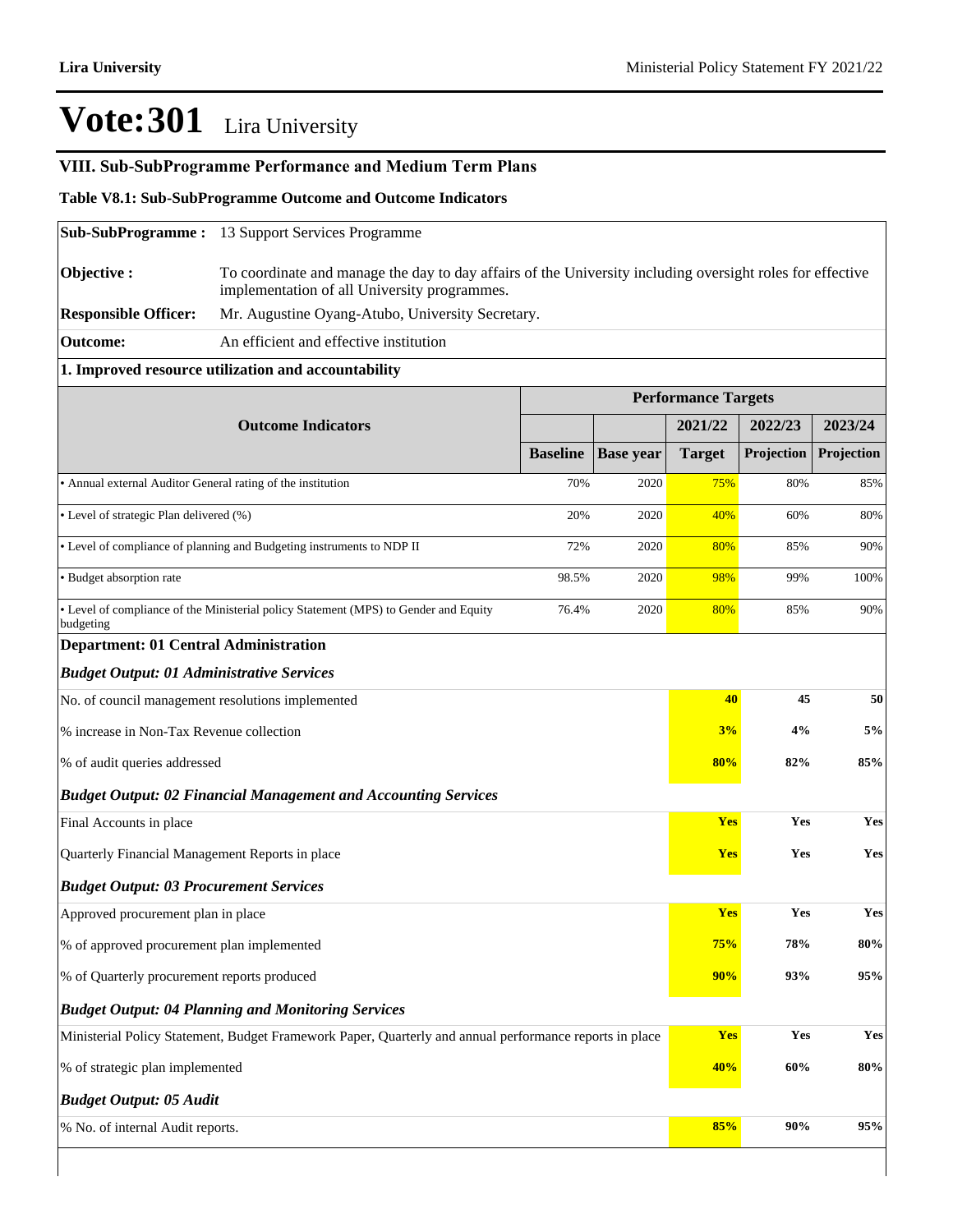| <b>Budget Output: 07 Estates and Works</b>        |                                                                                                                                                                                            |                         |        |        |
|---------------------------------------------------|--------------------------------------------------------------------------------------------------------------------------------------------------------------------------------------------|-------------------------|--------|--------|
| % No. of motor vehicles maintained                |                                                                                                                                                                                            | 80%                     | 85%    | 90%    |
| % No. of machinery and equipment maintained       |                                                                                                                                                                                            | 75%                     | 80%    | 85%    |
| No. of square meters of compound maintained       |                                                                                                                                                                                            | <b>15,000</b>           | 15,500 | 16,000 |
| % No. of furniture and fixtures maintained        |                                                                                                                                                                                            | 75%                     | 80%    | 85%    |
|                                                   | <b>Budget Output: 19 Human Resource Management Services</b>                                                                                                                                |                         |        |        |
| % of staff appraised                              |                                                                                                                                                                                            | 75%                     | 80%    | 85%    |
|                                                   | <b>Department: 02 Academic Affairs Programme</b>                                                                                                                                           |                         |        |        |
|                                                   | <b>Budget Output: 09 Academic Affairs (Inc.Convocation)</b>                                                                                                                                |                         |        |        |
| No of apprenticeship provided                     |                                                                                                                                                                                            | $\overline{\mathbf{5}}$ | 10     | 15     |
| No. of exchange programs provided                 |                                                                                                                                                                                            | 3                       | 4      | 5      |
| No. of academic programs reviewed and accredited  |                                                                                                                                                                                            | 3                       | 3      | 3      |
| No. of academic programs developed accredited     |                                                                                                                                                                                            | $\overline{2}$          | 3      | 3      |
| <b>Department: 04 Student Affairs Programme</b>   |                                                                                                                                                                                            |                         |        |        |
|                                                   | Budget Output: 11 Student Affairs (Sports affairs, guild affairs, chapel)                                                                                                                  |                         |        |        |
| Number of Students paid living out allowances     |                                                                                                                                                                                            | 400                     | 400    | 400    |
| Number of Students counseled                      |                                                                                                                                                                                            | 650                     | 700    | 750    |
| Number of Students counseled                      |                                                                                                                                                                                            | 650                     | 700    | 750    |
| <b>Department: 09 Projects</b>                    |                                                                                                                                                                                            |                         |        |        |
| <b>Budget Output: 01 Administrative Services</b>  |                                                                                                                                                                                            |                         |        |        |
| No. of council management resolutions implemented |                                                                                                                                                                                            | 32                      | 36     | 40     |
| % increase in Non-Tax Revenue collection          |                                                                                                                                                                                            | 3%                      | 4%     | 5%     |
| % of audit queries addressed                      |                                                                                                                                                                                            | 75%                     | 80%    | 85%    |
|                                                   | Project: 1414 Support to Lira University Infrastructure Development                                                                                                                        |                         |        |        |
|                                                   | <b>Budget Output: 73 Roads, Streets and Highways</b>                                                                                                                                       |                         |        |        |
| Kilometers of roads repaired                      |                                                                                                                                                                                            | 5                       | 6      | 6      |
| Kilometers of road constructed                    |                                                                                                                                                                                            | 3                       | 4      | 4      |
|                                                   | Project: 1464 Institutional Support to Lira University - Retooling                                                                                                                         |                         |        |        |
|                                                   | <b>Budget Output: 77 Purchase of Specialised Machinery &amp; Equipment</b>                                                                                                                 |                         |        |        |
| No. of equipment procured                         |                                                                                                                                                                                            | $\boldsymbol{6}$        | 8      | 12     |
|                                                   | Sub-SubProgramme: 14 Delivery of Tertiary Education Programme                                                                                                                              |                         |        |        |
| Objective:                                        | To provide accessible and equitable quality higher training, conduct and publish basic and applied<br>research findings and promote creativity, innovations and technological advancement. |                         |        |        |
| <b>Responsible Officer:</b>                       | Mr. Augustine Oyang - Atubo, University Secretary.                                                                                                                                         |                         |        |        |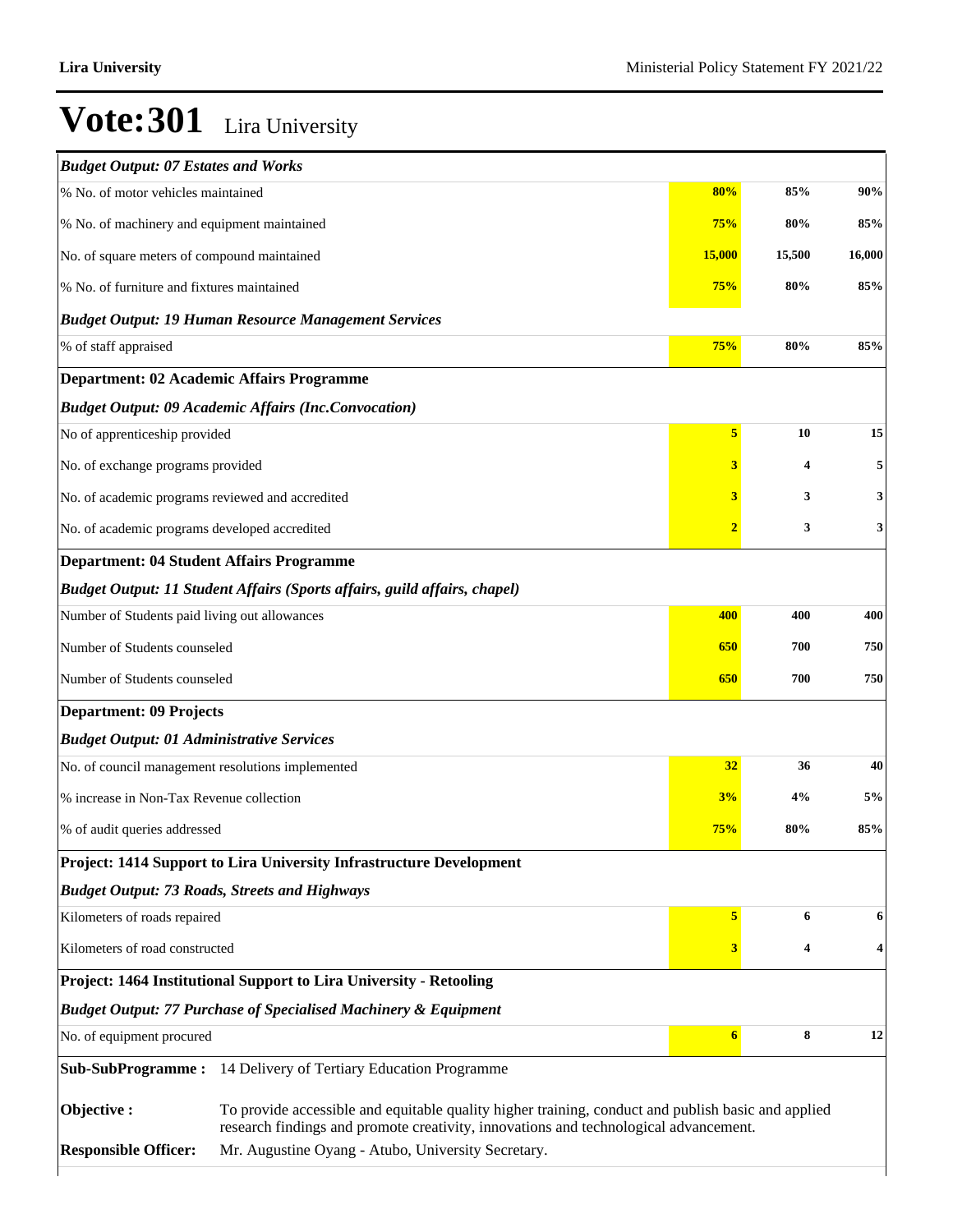| Outcome:                                                 | Equitable access                                                      |                 |                  |                            |            |            |  |  |  |
|----------------------------------------------------------|-----------------------------------------------------------------------|-----------------|------------------|----------------------------|------------|------------|--|--|--|
| 1. Increased enrolment for male and female at all levels |                                                                       |                 |                  |                            |            |            |  |  |  |
|                                                          |                                                                       |                 |                  | <b>Performance Targets</b> |            |            |  |  |  |
|                                                          | <b>Outcome Indicators</b>                                             |                 |                  | 2021/22                    | 2022/23    | 2023/24    |  |  |  |
|                                                          |                                                                       | <b>Baseline</b> | <b>Base year</b> | <b>Target</b>              | Projection | Projection |  |  |  |
| • Gender parity Index                                    |                                                                       | 1:3             | 2020             | 1:3                        | 1:2        | 1:2        |  |  |  |
| Outcome:                                                 | Competitive graduates                                                 |                 |                  |                            |            |            |  |  |  |
|                                                          | 1. Improved proficiency and basic life skills                         |                 |                  |                            |            |            |  |  |  |
|                                                          |                                                                       |                 |                  | <b>Performance Targets</b> |            |            |  |  |  |
|                                                          | <b>Outcome Indicators</b>                                             |                 |                  | 2021/22                    | 2022/23    | 2023/24    |  |  |  |
|                                                          |                                                                       | <b>Baseline</b> | <b>Base year</b> | <b>Target</b>              | Projection | Projection |  |  |  |
| • Percentage of vacant teaching posts filled             |                                                                       | 27.3%           | 2020             | 30%                        | 40%        | 50%        |  |  |  |
| • Rate of undertaking research                           |                                                                       | 42%             | 2020             | 55%                        | 60%        | 65%        |  |  |  |
|                                                          | • Rate of rolling research finding and innovations for implementation | 35%             | 2020             | 50%                        | 55%        | 60%        |  |  |  |
|                                                          | • Percentage of Students graduating on time (by cohort)               | 95%             | 2020             | 96%                        | 97%        | 98%        |  |  |  |
| • Percentage of students on apprenticeship               |                                                                       | 30%             | 2020             | 35%                        | 40%        | 45%        |  |  |  |
|                                                          | • Proportion of students on government sponsorship                    | 21.4%           | 2020             | 24%                        | 27%        | 30%        |  |  |  |
| N/A                                                      |                                                                       |                 |                  |                            |            |            |  |  |  |

## **IX. Major Capital Investments And Changes In Resource Allocation**

### **Table 9.1: Major Capital Investment (Capital Purchases outputs over 0.5Billion)**

| FY 2020/21                                                                                                                                                                                                                                | FY 2021/22     |                                                                                                                                                                           |                                                                                                                                              |
|-------------------------------------------------------------------------------------------------------------------------------------------------------------------------------------------------------------------------------------------|----------------|---------------------------------------------------------------------------------------------------------------------------------------------------------------------------|----------------------------------------------------------------------------------------------------------------------------------------------|
| <b>Appr. Budget and Planned Outputs</b>                                                                                                                                                                                                   |                | <b>Expenditures and Achievements by</b><br>end Dec                                                                                                                        | <b>Proposed Budget and Planned</b><br>Outputs                                                                                                |
| <b>Vote 301 Lira University</b>                                                                                                                                                                                                           |                |                                                                                                                                                                           |                                                                                                                                              |
| <b>Sub-SubProgramme: 07 13 Support Services Programme</b>                                                                                                                                                                                 |                |                                                                                                                                                                           |                                                                                                                                              |
| Development Project : 1414 Support to Lira University Infrastructure Development                                                                                                                                                          |                |                                                                                                                                                                           |                                                                                                                                              |
| <b>Budget Output: 07 13 72 Government Buildings and Administrative Infrastructure</b>                                                                                                                                                     |                |                                                                                                                                                                           |                                                                                                                                              |
| Main Administration block, kitchen and laundry; all<br>constructed to provide all-inclusive and accessible office<br>accommodation, lecture theaters and conference facilities for<br>all users including PWDs (fitted with ramp & lift). |                | The Main Administration block is at last floor<br>with Columns raised to provide all-inclusive<br>and accessible office accommodation, lecture<br>theaters and conference | Main Administration block constructed with all-<br>inclusive facilities; Laundry and diet kitchen<br>constructed at the University Hospital. |
| <b>Total Output Cost(Ushs Thousand)</b>                                                                                                                                                                                                   | 1,150,000      | 850,000                                                                                                                                                                   | 4,600,000                                                                                                                                    |
| Gou Dev't:                                                                                                                                                                                                                                | 1,150,000      | 850,000                                                                                                                                                                   | 4,600,000                                                                                                                                    |
| Ext Fin:                                                                                                                                                                                                                                  | $\theta$       | $\Omega$                                                                                                                                                                  |                                                                                                                                              |
| A.I.A:                                                                                                                                                                                                                                    | $\overline{0}$ | $\Omega$                                                                                                                                                                  |                                                                                                                                              |

**X. Vote Challenges and Plans To Improve Performance**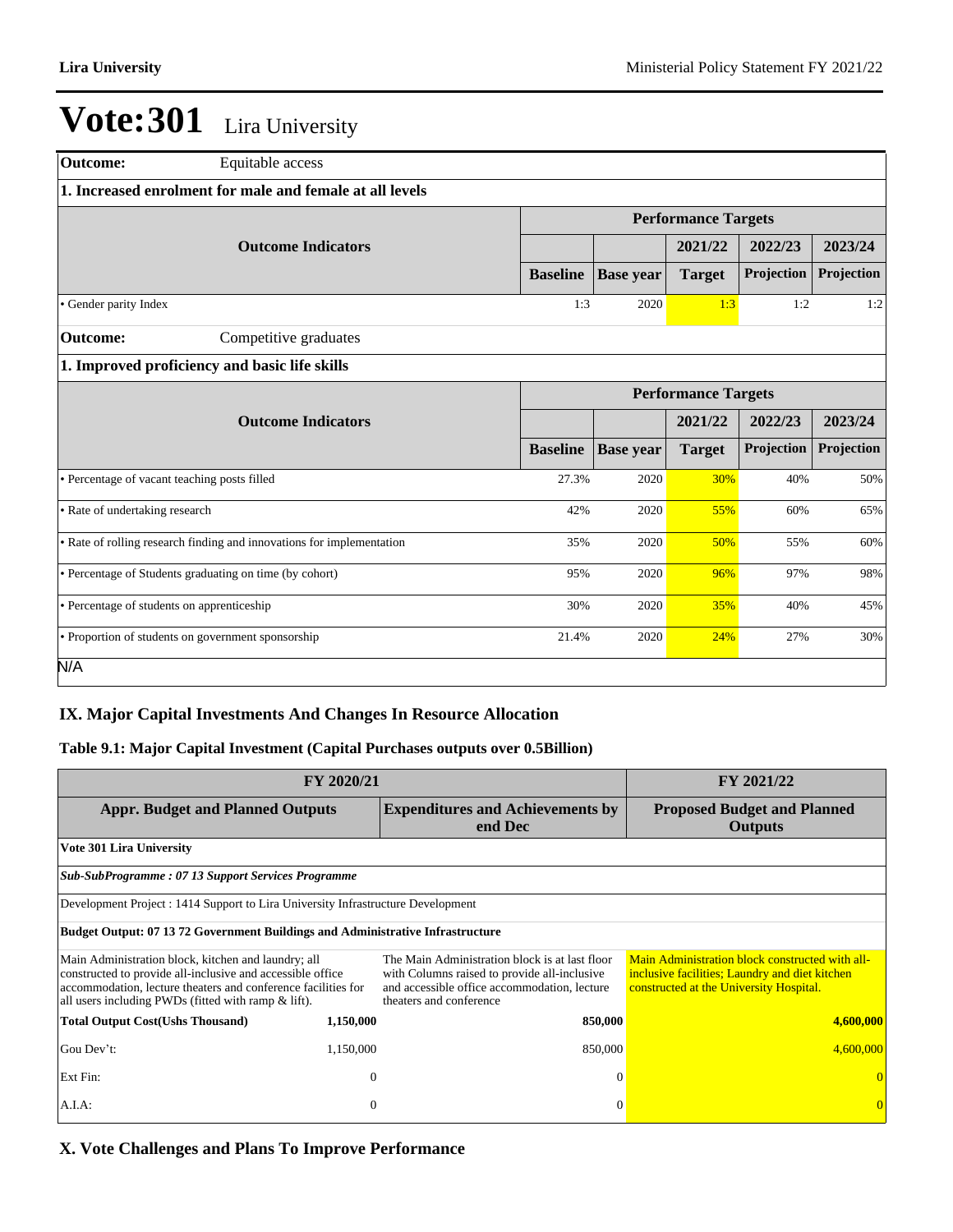#### **Vote Challenges**

1. Lack all-inclusive main Administration block leading to limited office space, lecture theaters and conference facilities. This is attributable to limited capital development funds to specifically facilitate the construction of the main administration block to completion.

2. Delayed completion of the Faculty of Education block which would be the center piece of the University. The construction was delayed due to the redesign works owing to the poor site soil which led to a variation in the contract sum. .

3. The University Teaching Hospital still lacks other critical components to make it fully operational. These include: a laundry, a diet kitchen (nutrition laboratory) and a 4-body freezer for the pathology wing. The second phase for specialized training is still lacking.

4. Low staffing level (currently 27.3% staffing level) due to inadequate wage bill allocation by Government.

5. Lack of On-campus student accommodation. There is need for convenient and accessible students thostels to provide accessible accommodation for every student within the University.

6. Vulnerability of the University premises due to lack of perimeter fencing around the campus. This leads to encroachment on University land by some community hence posing security risk to property and persons.

7. Lack of Research and Innovation funds to undertake research and development by both students and staff.

8. The University has never benefited from any seed/ equalization grant since it started as a Constituent College of Gulu University hence making it difficult to establish critical infrastructure facilities.

#### **Plans to improve Vote Performance**

1) Government of Uganda (GoU) should allocate an additional Capital Development grant of Shs. 9.2 billion towards the construction of the main Administration block to completion for all inclusive and accessible office space and conference facilities. 2) Government should provide additional funds to complete the construction of the Faculty of Education block following the redesign which delayed project completion and caused a variation in the contract sum. This will require additional UGX. 3.8 billion only.

3) Government should allocate additional Non-wage grant of shs. 432,000,000 to pay living-out allowance for a total of currently 300 Government-sponsored students. The limited Non-wage grant has been encroached on at the expense of other critical recurrent activities.

4) Government should implement the Public University financing modality of Equalization Grant so that the newly established Universities may catch up with the traditional ones in a bid to offer quality Tertiary Education.

5) The University should continue to develop concepts on viable and fundable projects in order to generate additional resources to finance investments within the University. This includes but not limited to: Mineral water bottling, University cafeteria, Agribusiness, etc.

6) The University should vigorously advocate, lobby and partner with other key actors (Government, Development partners and CSOs, where possible) to solicit additional funding for the development. This can also be achieved through the Public-Private Partnership (PPP) arrangement.

### **XI Off Budget Support**

#### **Table 11.1 Off-Budget Support by Department and Project**

| <b>Billion Uganda Shillings</b>                                       | $2020/21$ Approved<br><b>Budget</b> | 2021/22 Draft<br><b>Estimates</b> |
|-----------------------------------------------------------------------|-------------------------------------|-----------------------------------|
| <b>Sub-SubProgramme 0714 Delivery of Tertiary Education Programme</b> | 2.01                                | 2.00                              |
| <b>Recurrent Budget Estimates</b>                                     |                                     |                                   |
| 06 Faculty of Health Science                                          | 1.97                                | <b>1.96</b>                       |
| 407-European Development Fund (EDF)                                   | 1.33                                | 1.33                              |
| 550-United States of America                                          | 0.63                                | 0.63                              |
| 07 Faculty of Management Sciences Programme                           | 0.04                                | 0.04                              |
| 406-European Union $(EU)$                                             | 0.04                                | 0.04                              |
| <b>Total for Vote</b>                                                 | 2.01                                | 2.00                              |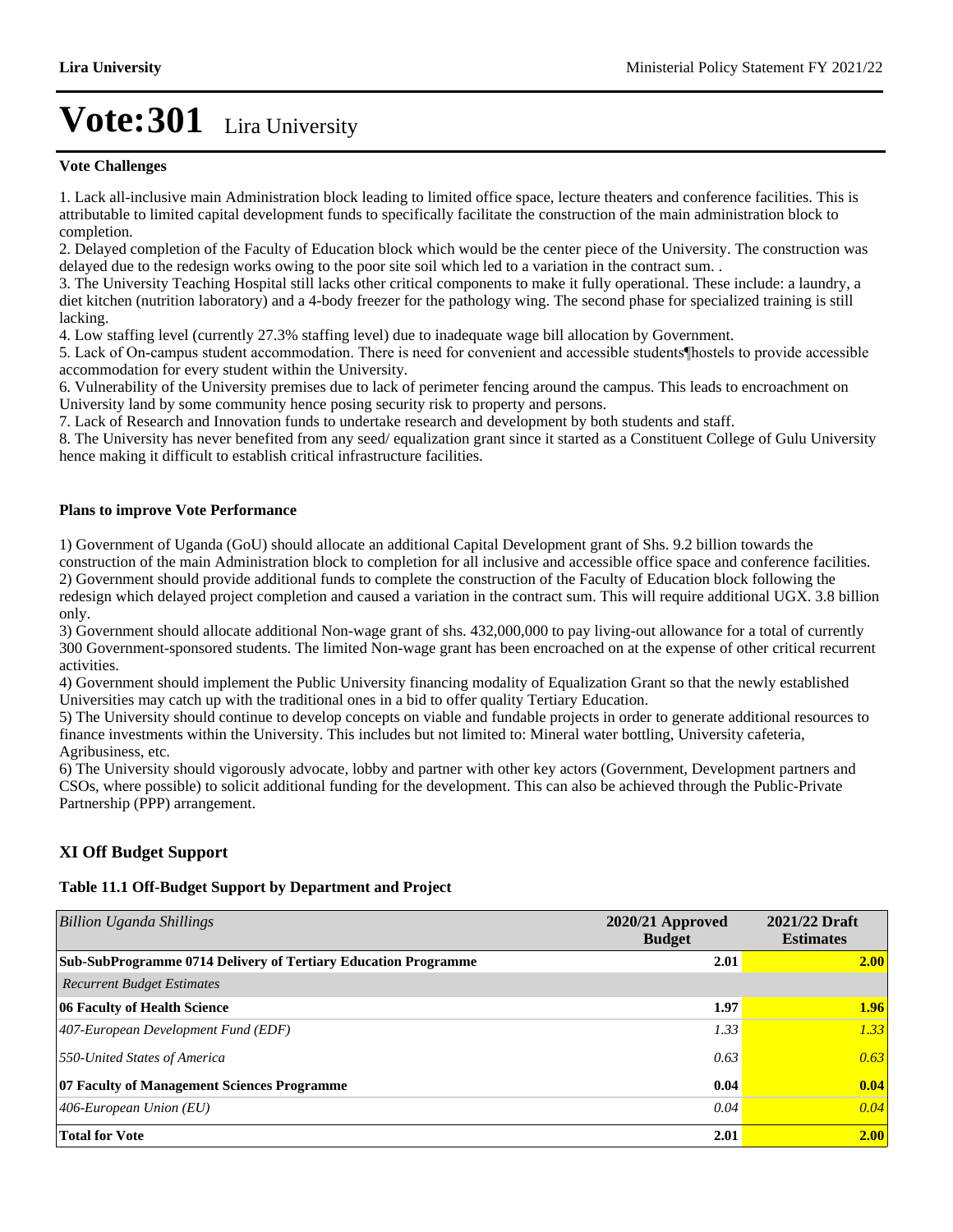## **XII. Vote Cross Cutting Policy And Other Budgetary Issues**

#### **Table 12.1: Cross- Cutting Policy Issues**

| <b>Issue Type:</b>                  | <b>HIV/AIDS</b>                                                                                                                                                                                                                                                        |
|-------------------------------------|------------------------------------------------------------------------------------------------------------------------------------------------------------------------------------------------------------------------------------------------------------------------|
| Objective:                          | To ensure that HIV/AIDS is fully mainstreamed and integrated into all the University programs<br>and interventions for effective implementation.                                                                                                                       |
| <b>Issue of Concern:</b>            | Low level of HIV/AIDs activities in the University/awareness and implementation.                                                                                                                                                                                       |
| <b>Planned Interventions:</b>       | Mainstream HIV/ AIDS in all University programmes; Conduct voluntary HIV/AIDS testing for<br>100 staff, 500 students and 1,000 community members;                                                                                                                      |
| <b>Budget Allocation (Billion):</b> | 0.030                                                                                                                                                                                                                                                                  |
| <b>Performance Indicators:</b>      | -500 stakeholders sensitized and supported on HIV/ AIDS<br>-75% of University programmes mainstreamed on HIV/AIDS<br>-100% policies on HIV/AIDS disseminated to all stakeholders.                                                                                      |
| <b>Issue Type:</b>                  | Gender                                                                                                                                                                                                                                                                 |
| Objective:                          | The different roles and interests of women and men, girls and boys are fully captured and taken<br>care of during planning, budgeting and implementation of all development programs in the<br>University.                                                             |
| <b>Issue of Concern:</b>            | Gender and Equity discrimination, inadequate awareness on Disability issues                                                                                                                                                                                            |
| <b>Planned Interventions:</b>       | Construct ramps along all walkways; Install road limit signs within the University; Present gender-<br>disaggregated reports and data at all levels; Sponsor 3 female staff to undergo further training;<br>Disseminate gender policies to stakeholders.               |
| <b>Budget Allocation (Billion):</b> | 0.065                                                                                                                                                                                                                                                                  |
| <b>Performance Indicators:</b>      | -70% Gender and Equity compliant policies and laws formulated.<br>-600 stakeholders (staff and Students) sensitized on gender<br>-30% female staff recruited and appointed in to University service.                                                                   |
| <b>Issue Type:</b>                  | <b>Enviroment</b>                                                                                                                                                                                                                                                      |
| Objective:                          | In order to ensure sustainable use of the Environment and greening of the entire University and the<br>surrounding community' environmental issues should be fully integrated in all the activities of<br>stakeholders within the University through numerous actions. |
| <b>Issue of Concern:</b>            | Decreasing green cover and Inadequate mainstreaming and practicing of Environment as an<br>integral part of University programmes.                                                                                                                                     |
| <b>Planned Interventions:</b>       | Maintenance of the University compound; Plant 5 acres of trees at the University farm; Procure<br>dustbins for proper waste disposal; Establish green areas at the University (under 'greening the<br>University project').                                            |
| <b>Budget Allocation (Billion):</b> | 0.055                                                                                                                                                                                                                                                                  |
| <b>Performance Indicators:</b>      | 1,500 trees planted; 5 solid waste disposal points constructed within campus; 200 households<br>sensitized.                                                                                                                                                            |

### **XIII. Personnel Information**

**Table 13.1 Staff Establishment Analysis**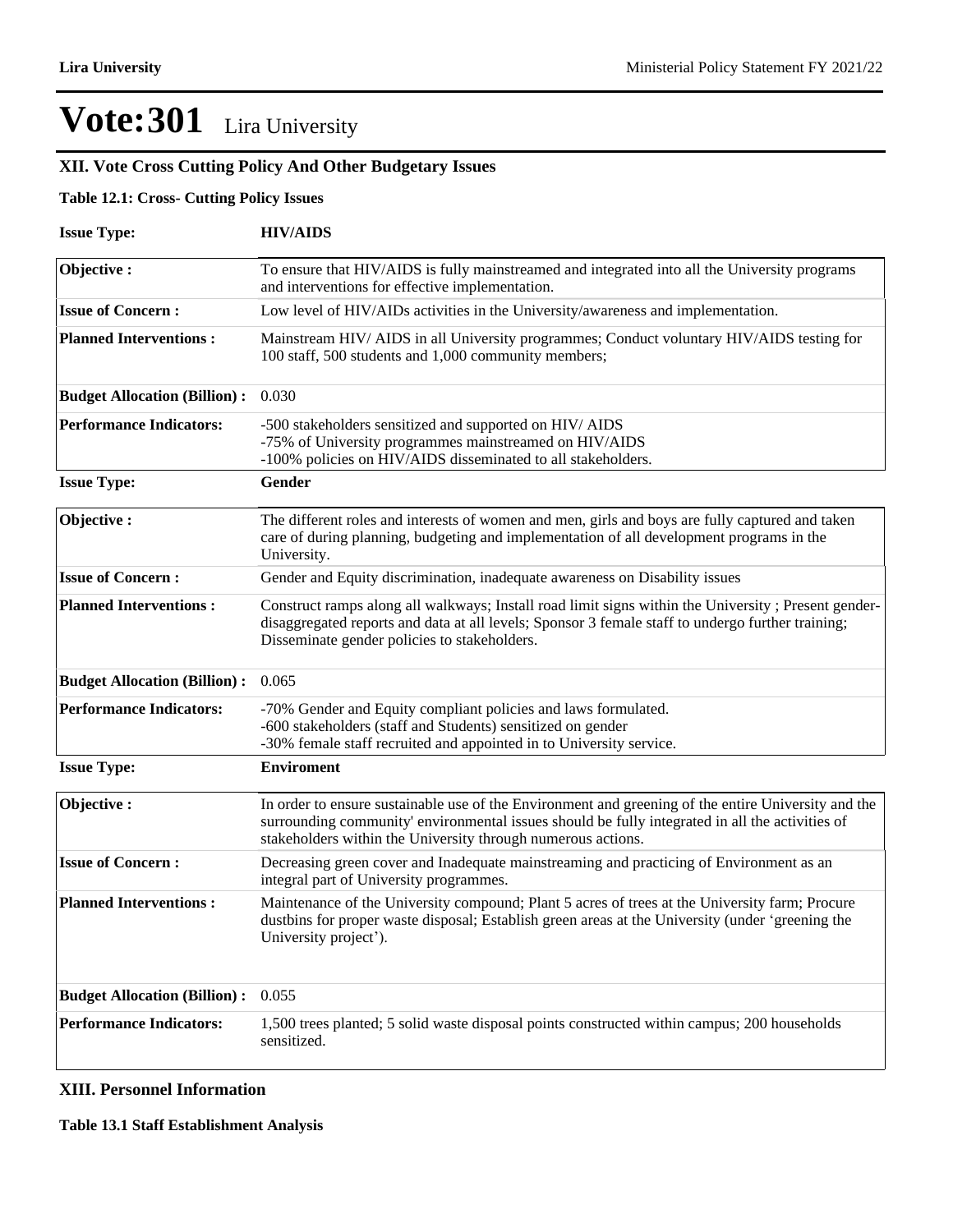| <b>Title</b>                               | <b>Salary Scale</b> | <b>Number Of Approved Positions</b> | <b>Number Of Filled Positions</b> |
|--------------------------------------------|---------------------|-------------------------------------|-----------------------------------|
| Laboratory Technician                      | M12                 | 4                                   | $\overline{0}$                    |
| Library Assistant I                        | M12                 | 4                                   | 3                                 |
| <b>Stores Assistant</b>                    | M12                 | 2                                   | 1                                 |
| Technician Midwifery/Registered<br>Midwife | M12                 | 255                                 | 38                                |
| <b>Technician Nursing</b>                  | M12                 | 56                                  | 10                                |
| Driver                                     | M15                 | 15                                  | 9                                 |
| Laboratory Assistant                       | M15                 | 3                                   | $\theta$                          |
| Records Assistant/HMIS                     | M15                 | 3                                   | $\boldsymbol{0}$                  |
| Academic Registrar                         | M <sub>3</sub>      | 1                                   | 0                                 |
| Professor                                  | M <sub>3</sub>      | 24                                  | $\mathbf{1}$                      |
| <b>Associate Proffesor</b>                 | M <sub>4</sub>      | 20                                  | $\overline{2}$                    |
| Senior Lecturer                            | M <sub>5</sub>      | 88                                  | 12                                |
| <b>Lecturer Science</b>                    | M6.1                | 90                                  | 17                                |
| <b>Assistant Lecturer</b>                  | M6.2                | 19                                  | 12                                |
| <b>Assistant Registrar I</b>               | M6.2                | 5                                   | 2                                 |
| Lecturer Non Science                       | M6.2                | 11                                  | $\boldsymbol{0}$                  |
| <b>Accounts Assistant I</b>                | M <sub>7</sub>      | 8                                   | 5                                 |
| <b>Administrative Assistant</b>            | M <sub>7</sub>      | 7                                   | 1                                 |
| <b>Assistant Estates Officer</b>           | M7                  |                                     | $\boldsymbol{0}$                  |
| <b>Assistant Human Resource Officer</b>    | M7                  |                                     | $\boldsymbol{0}$                  |
| <b>Assistant Planning Officer</b>          | M7                  | 1                                   | $\boldsymbol{0}$                  |
| Assistant Registrar II                     | M <sub>7</sub>      | 7                                   | $\overline{c}$                    |
| Librarian II                               | M <sub>7</sub>      | 5                                   | 1                                 |
| <b>Teaching Assistant</b>                  | M7                  | 88                                  | 25                                |

### **Table 13.2 Staff Recruitment Plan**

| Post Title                              | Salalry<br>Scale | No. Of<br>Approved<br><b>Posts</b> | $No$ Of<br><b>Filled Posts</b> | Vacant<br>Posts | No. of Posts<br>Cleared for<br>Filling<br>FY2021/22 | Gross Salary<br>Per Month<br>(UGX) | <b>Total Annual</b><br>Salary<br>(UGX) |
|-----------------------------------------|------------------|------------------------------------|--------------------------------|-----------------|-----------------------------------------------------|------------------------------------|----------------------------------------|
| Academic Registrar                      | M <sub>3</sub>   |                                    |                                |                 |                                                     | 5,816,715                          | 69,800,580                             |
| <b>Accounts Assistant I</b>             | M <sub>7</sub>   | 8                                  |                                |                 |                                                     | 2,816,432                          | 33,797,184                             |
| <b>Administrative Assistant</b>         | M <sub>7</sub>   | 7                                  |                                | 6               |                                                     | 14,082,160                         | 168,985,920                            |
| <b>Assistant Estates Officer</b>        | M <sub>7</sub>   |                                    |                                |                 |                                                     | 2,816,432                          | 33,797,184                             |
| <b>Assistant Human Resource Officer</b> | M7               |                                    |                                |                 |                                                     | 2,816,432                          | 33,797,184                             |
| <b>Assistant Lecturer</b>               | M <sub>6.2</sub> | 19                                 | 12                             |                 |                                                     | 24,487,010                         | 293,844,120                            |
| <b>Assistant Planning Officer</b>       | M <sub>7</sub>   |                                    | $\Omega$                       |                 |                                                     | 2,816,432                          | 33,797,184                             |
| <b>Assistant Registrar I</b>            | M <sub>6.2</sub> |                                    |                                | 3               |                                                     | 5,530,108                          | 66, 361, 296                           |